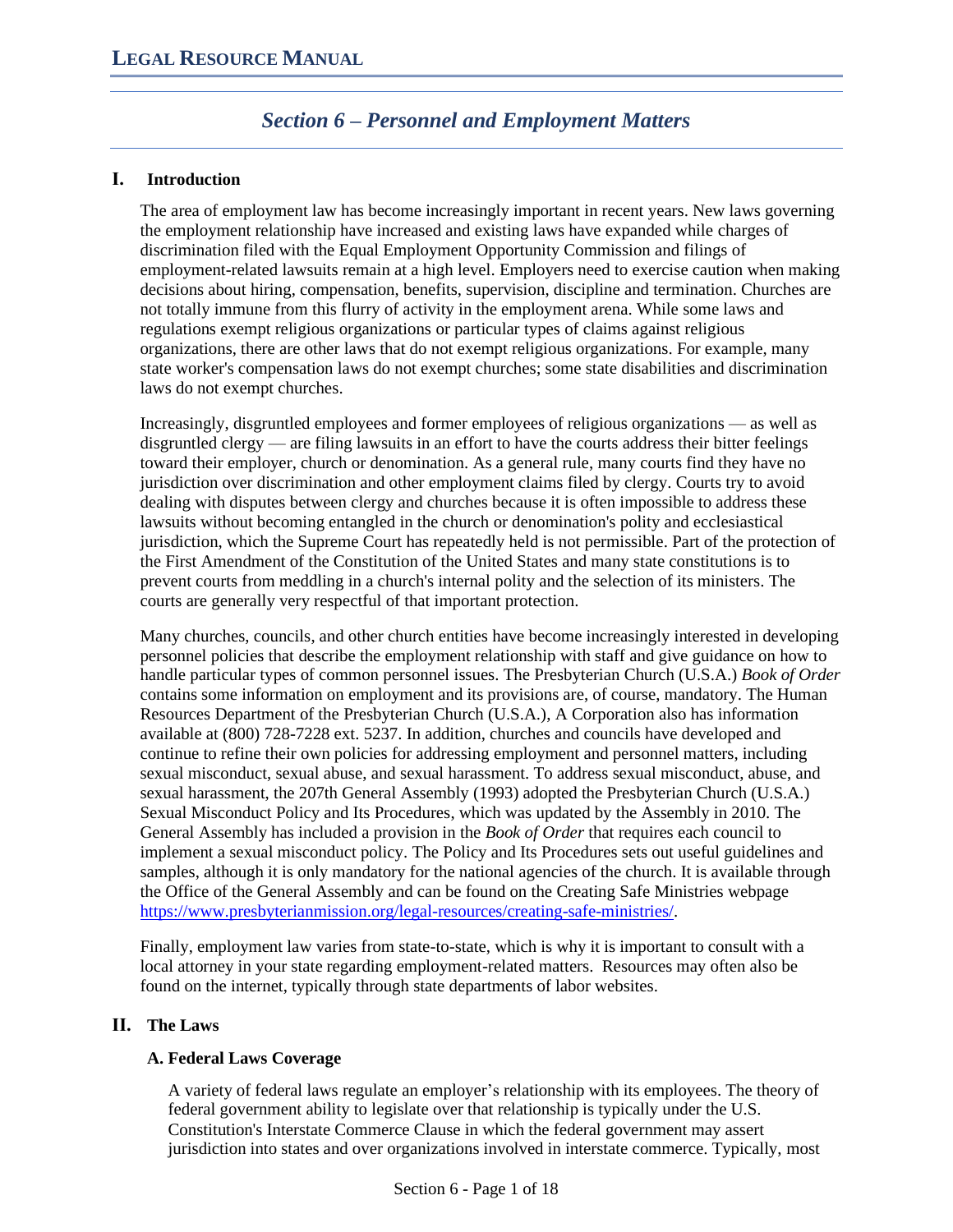organizations, having a certain number of employees, can be assumed to be in interstate commerce, and therefore many federal laws set a certain number of employees as the threshold on which coverage by the federal law applies. Of course, whether or not your church or council is subject to a local, state or federal employment law should not be construed as permission to engage in discriminatory employment practices. Talk to your local attorney about whether the business of your church or council may be considered involved in interstate commerce.

The following is a short summary of federal and some state laws affecting employers who have the required number of employees:

- 1. **Civil Rights Act of 1964 (Title VII) as amended**: Applies to employers with 15 or more employees. It bans discrimination based upon race, color, religion, sex, or national origin in employment. Note that sexual harassment is a form of sex discrimination. Discrimination based upon sex also includes discrimination based upon pregnancy. This law is enforced by the Equal Employment Opportunity Commission (EEOC) and the Department of Labor. There is a limited exception for religious organizations to enable them to restrict job positions to those of their own religious faith. In the leading case on the matter, the Supreme Court gave religious organizations very broad powers to require religious qualifications for their employees. However, that does not give license to discriminate as to other protected categories (ex. race, age) if it is subject to local, state or federal discrimination laws. So, for example, while a church may be permitted to not select applicants because their religious beliefs are not those of that church, the church cannot discriminate against applicants because of their race or age. Most states and cities have similar civil rights laws that govern employers with <u>fewer</u> than 15 employees. In addition, some states and cities have included other protected categories in their laws, such as sexual orientation and veteran status. See **<http://www.eeoc.gov/facts/qanda.html>**.
- 2. **Pregnancy Discrimination Act**: This Act amended Title VII and prohibits discrimination against pregnant employees. If a woman is able to work, she must be permitted to work under the same conditions as other employees. If she becomes unable to work for medical reasons, she is entitled to the same rights to benefits and leave as other workers who become unable to work for medical reasons not related to pregnancy.
- 3. **Age Discrimination in Employment Act of 1967 (ADEA)**: Applies to employers with 20 or more employees. The ADEA generally prohibits discrimination against employees age 40 or older. It prohibits employers from failing or refusing to hire someone age 40 or older or from discriminating in terms or conditions of employment or firing employees on the basis of age. This law is enforced by the EEOC. Most states and some cities have parallel laws prohibiting age discrimination and those laws govern employers with fewer than 20 employees. See **<http://www.eeoc.gov/laws/types/age.cfm>**.
- 4. **Older Workers Benefit Protection Act of 1990**: amended the Age Discrimination in Employment Act to prohibit age discrimination with regard to employee benefits. This law is also enforced by the EEOC. See **<https://www.eeoc.gov/laws/types/age.cfm>**.
- 5. **Genetic Information Non-Discrimination Act of 2008**: Applies to employers with 15 or more employees. This law prohibits discrimination by employers on the basis of genetic information. Genetic information is broad and includes not just results of genetic tests, but also tests of family members and information from a medical history of an employee. Remedies for violation of this Act are the same as those provided under Title VII. This law is enforced by the EEOC. See **<https://www.eeoc.gov/laws/types/genetic.cfm>**.
- 6. **Occupational Safety and Health Act of 1970 (OSHA)**: A regulatory system designed to protect worker safety; the current threshold for required reporting is one or morw employees engaged in secular activities. Employees performing or participating in religious services are not covered by OSHA. This law is enforced by Occupational Safety and Health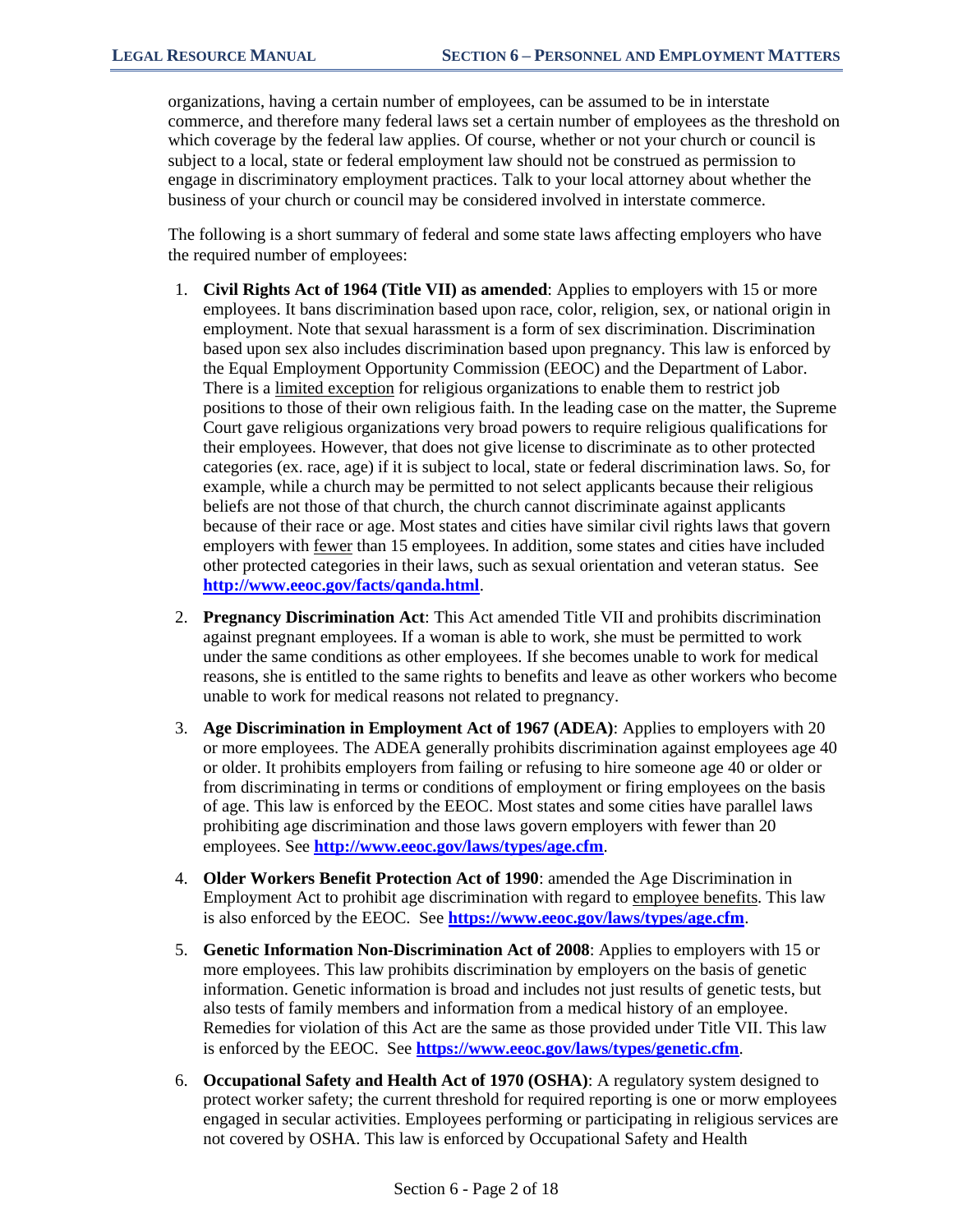Administration. The Act covers organizations to the extent they are engaged in commerce (see discussion of Fair Labor Standards Act). See **<http://www.osha.gov/>**.

- 7. **Immigration Reform and Control Act of 1986**: Bans hiring non-U.S. citizens who do not possess the authorization to work in this country and provides fines up to \$10,000 for each illegal immigrant hired and in some cases imprisonment; all employers (even of one person) must fulfill the document verification provisions of the Act. Failure to do so can result in penalties. The discrimination provisions apply to four or more employees. This Act makes it an offense to refuse employment to anyone whom the employer believes may be an illegal immigrant but turns out not to be; the Act applies to companies with four employees or more. Employers are required to verify employment eligibility within three days of hire of a new employee by completing the I-9 form. It is important to keep copies of the evidence of employability: green card, passport, driver's license, Social Security card, birth certificate, or citizenship papers as set forth on the I-9 form. I-9 forms must be kept by the employer for the longer of the following: three (3) years after the date of hire or one (1) year after termination of employment. In the 1980s this law was unsuccessfully challenged on religious grounds. Churches must comply with the law. This law is enforced by the U.S. Citizenship and Immigration Service (USCIS). See additional immigration information in Section 7: Immigration.
- 8. **Worker Adjustment and Retraining Notification Act of 1988 (WARN)**: this notice of plant-closing legislation requires 60 days written notice of large-scale layoffs and plant closings; the law applies to companies with 100 or more employees. WARN is enforced through a civil lawsuit which can be filed in U.S. district court. Some states, such as New York, have their own WARN Acts which apply to employers with less than 100 employees. See **<https://www.dol.gov/agencies/eta/layoffs/warn>**.
- 9. **Americans with Disabilities Act of 1990 (ADA)**, as amended in 2009: Applies to employers with 15 or more employees. The Act covers both treatment of employees with disabilities and architectural requirements for buildings. The law requires employers to make reasonable accommodation for qualified employees with disabilities that substantially limit one or more major life activities (examples - caring for oneself, performing manual tasks, walking, seeing, hearing, speaking, breathing, learning, and working) absent a showing of "undue hardship" and expense on the employer. If significant risks to health and safety of others cannot be eliminated by providing reasonable accommodations to an employee with disabilities, the ADA does not require hiring of that individual. Qualified individuals with a disability are those who can perform the essential job functions with or without accommodations. This law is enforced by the EEOC. The ADA contains provisions permitting churches to discriminate in hiring based on religion. There is also an exemption for churches relieving them of the requirement to comply with provisions related to building accessibility to public accommodations by the disabled, but this does not relieve a church of the responsibility to make a reasonable accommodation for a disabled employee. Congress amended this law in 2009 to restore much of its original intent. Consult with your attorney to ensure compliance. Many states and cities have parallel laws that may cover employers with fewer employees. For information on the amendments implemented in 2009, see **<https://www.eeoc.gov/disability-discrimination>**.
- 10. **Fair Labor Standards Act of 1938 (as amended by the Equal Pay Act of 1963)**: contains standards for minimum wage (\$7.25 effective 7/24/09), and overtime pay of time and onehalf to non-exempt (non-managerial) employees working over 40 hours a week; also regulates child labor providing that anyone age 18 or older may work, but employees who are younger are subject to restrictions related to hazardous work and work hours, and provides for a minimum wage. There is a limited exception for religious camps operating no more than seven months a year. While churches that are not engaged in "interstate commerce" are not subject to the act, many activities fall into this gray area. Consult with your local employment attorney. The Department of Labor may view any entity with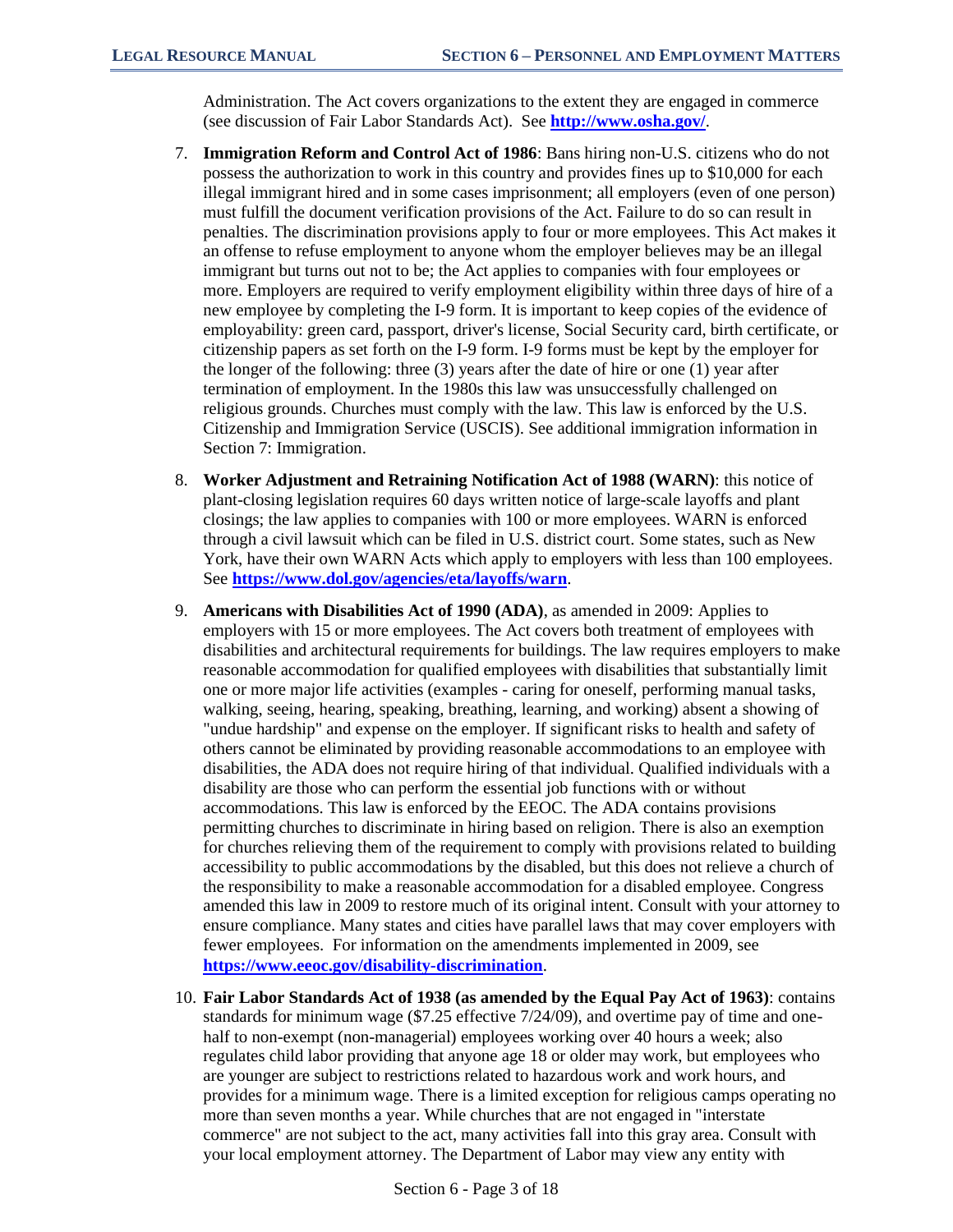employees as covered by the Act, including churches. The operation of a day care facility, preschool, or school will subject a church to coverage by the Act. Further, the requirements of the Act cannot be avoided by classifying a worker as an independent contractor to avoid paying the employee overtime. Ministers are professional employees and are exempt from the overtime pay requirement. This law is enforced by the Department of Labor's Wage and Hour Division. New overtime rules were enacted in September 2019 **<https://www.dol.gov/agencies/whd/overtime/2019/index>**. Consult the U.S. Department of

Labor web site (**<http://www.dol.gov/>**), for further information and training. Many states also have wage and hour laws and their minimum wage laws set a higher amount than \$7.25. See **<https://www.dol.gov/general/topic/wages>**

- 11. **Equal Pay Act of 1963**: The Fair Labor Standards Act was amended by the Equal Pay Act to require equal pay for equal work, regardless of the employee's sex. This law applies to all employers. See **<https://www.eeoc.gov/laws/statutes/epa.cfm>**.
- 12. **Family and Medical Leave Act of 1993, as amended in 2009**: Applies to private sector employers who employ 50 or more employees in 20 or more workweeks in the year leave is sought. Eligible employees may take up to twelve weeks of unpaid, job-protected leave with continued benefits during a twelve-month period for the birth of a child, care of a newborn, placement for adoption, or foster care, to care for a spouse, son, daughter, or parent with a serious health condition, or the employee's own serious health condition or due to a qualifying exigency when a spouse, son, daughter or parent is on active duty or is called to active duty in the military. In addition, an employee who is a spouse, son, daughter, parent or next of kin of a service member can take up to 26 weeks of job-protected leave to care for member of the armed forces who suffers a serious injury or illness. To be eligible the employee must have worked for the employer at least twelve months and at least 1,250 hours during the immediately preceding twelve months, at a work site where 50 or more employees are employed within 75 miles of the work site. There is no specific exception for churches, but if a church employs fewer than 50 employees it is not covered by the federal law (some states have their own family and medical leave laws that govern employers with fewer than 50 employees). The employer's obligation is triggered by the employee's notice to employer of need to take leave under the Act or upon employer's learning that an eligible employee needs leave for purposes covered by the Act. The employer must provide eligibility notice within 5 business days and then should require medical certification from the affected person's physician. "Serious health condition" covers inpatient care and continuing treatment by a health care provider. This law is enforced by the U.S. Department of Labor's Employment Standards Administration, Wage and Hour Division **<https://www.dol.gov/agencies/whd/fmla>** . Due to the complexity of this law, it is a good idea to work with an attorney who specializes in employment law to ensure compliance. For information on the amendments in 2009 see **<http://www.dol.gov/whd/fmla/finalrule/factsheet.pdf>**.
- 13. **Personal Responsibility and Work Opportunity Reconciliation Act of 1996**: generally referred to as federal welfare reform, contains a requirement that all employers report new hires to the employer's respective state agency. The appropriate state agency varies from state to state. One purpose of this law is to locate parents who avoid child support payment obligations by moving and changing jobs. There is no exclusion for small employers or religious organizations. The designated state agency may be a child support enforcement agency or state labor department.
- 14. **Unemployment**: by virtue of inclusion in the Presbyterian Church (U.S.A.)'s Federal Group Tax Exemption Ruling, churches and councils are exempt from federal unemployment tax. However, individual states (ex. New York) may impose an unemployment tax on certain nonprofit organizations even though they are exempt from the federal tax. Organizations should consult their tax advisers concerning liability for the state unemployment tax.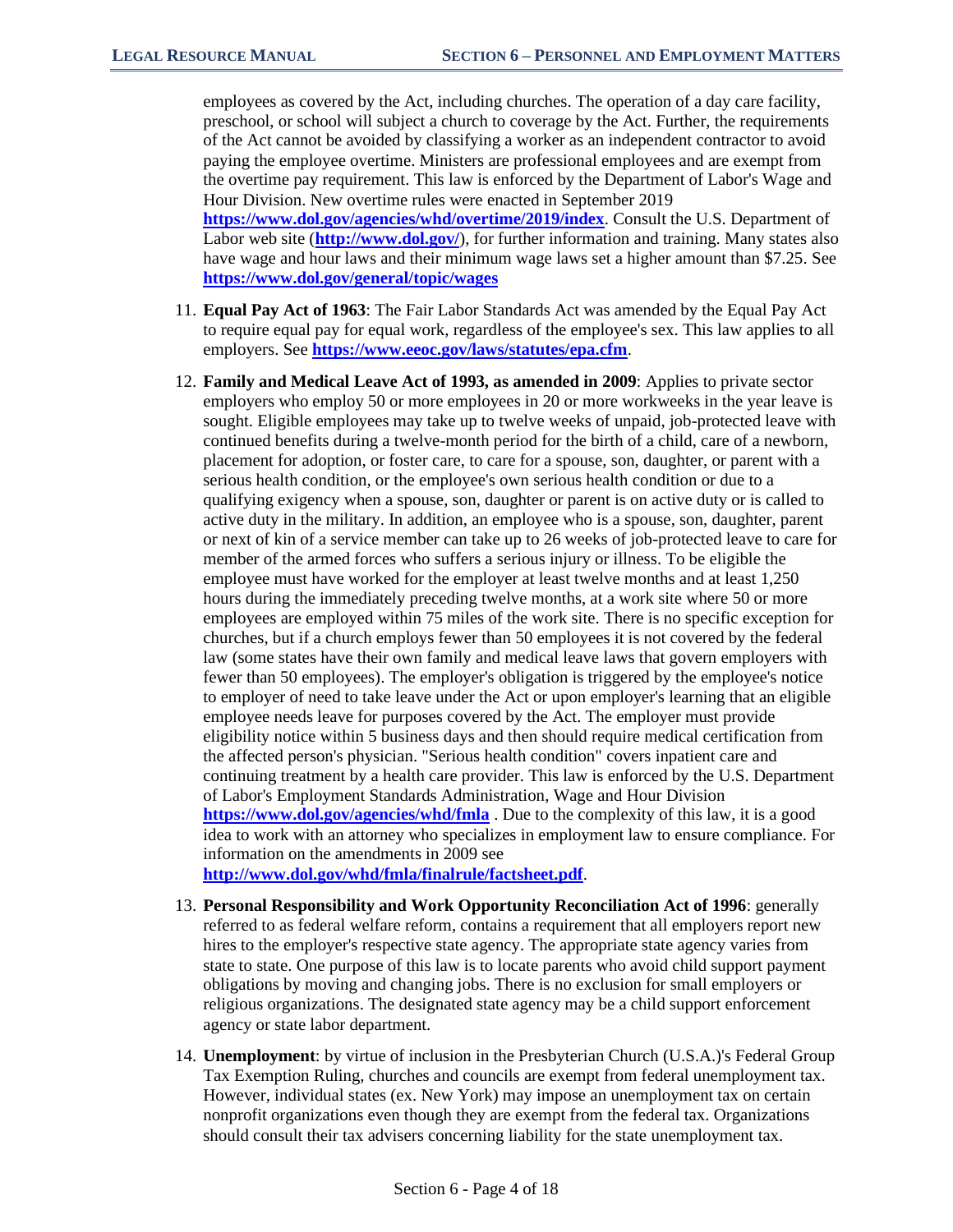- 15. **Worker's Compensation**: This is a matter of state, not federal, law. There is no per se exemption for churches, and coverage depends upon the specific state law. It is important to determine who is considered a covered employee for state law purposes. This is also a very important area for insurance coverage. Consult your insurance agent about worker's compensation coverage for your church's employees.
- 16. **National Child Care Protection Act of 1993**: This Act allows (does not require) states to require that certain childcare providers make mandatory background checks on child-care workers (both employees and volunteers). States will have the right to designate certain organizations, such as day care centers, nurseries, schools, and possibly Sunday schools, as child-care providers. Churches and presbyteries should become aware of their state's requirements regarding the designation of child-care providers. The National Child Care Protection Act was amended in 1999 by the Volunteers for Children Act to enable (not require) child care providers designated by state law as qualified entities to contact an authorized agency of the state to request nationwide criminal fingerprint background checks. To find out if churches are designated as qualified entities in your state, contact a local attorney. There are advantages and disadvantages to any screening process; select a screening process that best suits the needs of your church.

**NOTE:** in 2016 the General Assembly approved the Child/Youth/Vulnerable Adult Protection Policy and its Procedures. In addition, the *Book of Order* now requires all councils of the church to implement a child/youth protection policy. While the Assembly's policy only applies to its national agencies, it can be used as a model for other councils. The Policy can be found on the Creating Safe Ministries webpage. *See*  <https://www.presbyterianmission.org/legal-resources/creating-safe-ministries/> under Resources.

- 17. **Employee Polygraph Protection Act**: This Act may apply to churches engaged in interstate commerce and prohibits requiring or suggesting employees or job applicants submit to polygraph tests. Consult with your attorney to determine whether your church is engaged in interstate commerce and covered by the Act.
- 18. **Bankruptcy Discrimination: Section 525 of the Bankruptcy Code** prohibits private employers from discriminating against a person who is or has been a debtor in bankruptcy, with some exceptions. This is a complicated area of the law and employers should consult with their local attorney when they plan to take an employment-related action against an employee known to the employer to be involved in a bankruptcy, past or present.
- 19. **Uniformed Services Employment and Re-employment Rights Act of 1994**: In 1994, Congress enacted the Uniformed Services Employment and Reemployment Rights Act (USERRA). This federal law secures a variety of rights to employees called to military service. This law provides that an employee who leaves to train or serve in the uniformed services must be re-employed upon return and has a right to certain benefits during absence and upon return, provided the employee's service does not exceed five years and the employee did not receive a dishonorable discharge. There is no exemption for churches or small employers. The employer is not required to re-employ under specified limited circumstances set forth in the Act. This law is enforced by the U.S. Secretary of Labor and may be referred to the U.S. Attorney General for further action. See **<https://www.dol.gov/vets/programs/userra/>**

In cooperation with other General Assembly offices, the Board of Pensions wrote USERRA Questions and Answers: [\(https://www.pensions.org/file/what-we-offer/benefits](https://www.pensions.org/file/what-we-offer/benefits-guidance/forms-documents/Documents/userra_qa.pdf/)[guidance/forms-documents/Documents/userra\\_qa.pdf/\)](https://www.pensions.org/file/what-we-offer/benefits-guidance/forms-documents/Documents/userra_qa.pdf/).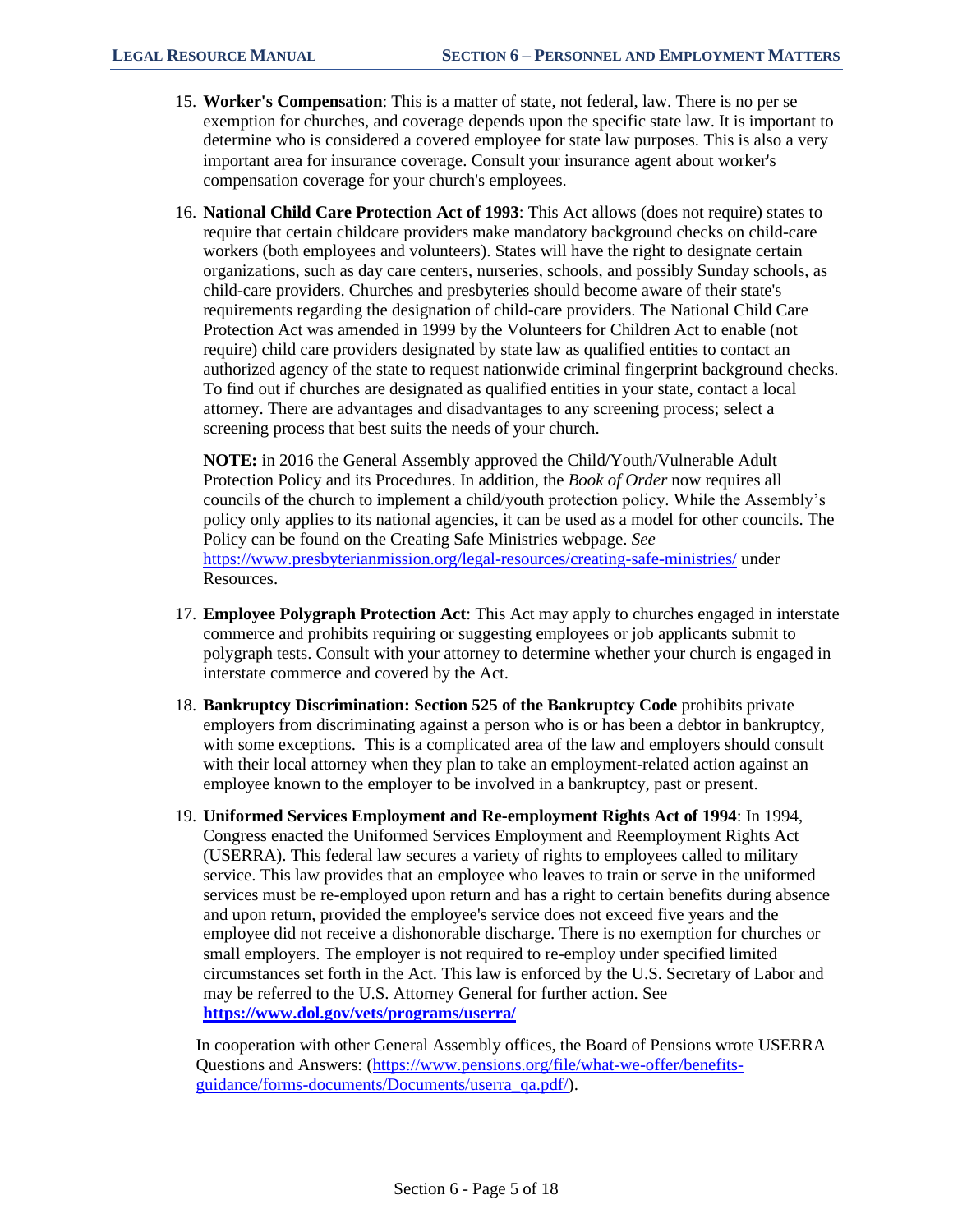## **B. Posting Requirements**

The following is a list of the federal laws that require covered employers to post notices for employees. First, determine whether you are a covered employer. Many of these laws may be inapplicable because the church or council does not meet the minimum number of employees or does not engage in interstate commerce. Second, the Free Exercise clause of the First Amendment exempts ministers and, in some cases, other core religious employees from some of these laws. These notices need not be posted if you are not a covered employer:

- The Fair Labor Standards Act (minimum wage and overtime) [\(https://www.dol.gov/general/topics/posters](https://www.dol.gov/general/topics/posters) )
- Equal Employment Opportunity (https://www1.eeoc.gov/employers/poster.cfm)
- Occupational Safety and Health Act (OSHA) [\(https://www.osha.gov/Publications/poster.html\)](https://www.osha.gov/Publications/poster.html)
- Employee Polygraph Protection Act [\(https://www.dol.gov/whd/regs/compliance/posters/eppac.pdf](https://www.dol.gov/whd/regs/compliance/posters/eppac.pdf) )
- Family and Medical Leave Act (FMLA) [\(https://www.dol.gov/whd/regs/compliance/posters/fmla.htm](https://www.dol.gov/whd/regs/compliance/posters/fmla.htm) )

Posters for all of the above, except Equal Employment Opportunity, may be obtained from your local office of the U.S. Department of Labor. For a poster covering Equal Employment Opportunity, contact your local office of the Equal Employment Opportunity Commission. **NOTE**: Many states have posting requirements in addition to those required by federal laws. Consult with your attorney on posting requirements.

## **C. HIPAA: Health Insurance Portability and Accountability Act Privacy Rules**

The Health Insurance Portability and Accountability Act (HIPAA) privacy rules prohibit unauthorized disclosure by covered entities of individually identifiable health information (protected health information). **In general**, local churches and councils are **not** "covered entities" under the HIPAA privacy rules. Covered entities are health plans, health care providers and health care clearinghouses. If, for example, a local church or council directly operates a health clinic, then it would be a health care provider and, consequently, a covered entity.

There are two categories of disclosures where local churches, as non-covered entities, may be affected by the HIPAA privacy rules. One instance is disclosure of protected health information of a church member and the second is disclosure of protected health information of an employee.

1. **Church Member's Protected Health Information**. Again, a church with respect to its members is not a covered entity. The HIPAA privacy rules permit a hospital to provide the name, general condition, room number and religious affiliation in a directory accessible by clergy and permits this information to be given to those who ask for the patient by name, unless the patient has objected. It is not a violation of the HIPAA privacy rules for a minister to access the information in the hospital directory and then subsequently disclose the information to the congregation. If a member has notified the church that the member does not consent to such disclosure, any subsequent disclosure may amount to an invasion of the member's privacy. The best approach is to obtain a written consent from the member to make disclosures. However, if this is not practicable, then notice of the church's practice should be posted or placed in the church bulletin from time to time with an opportunity for members to notify the church if they object to disclosure of their information. A notice in the church bulletin might include the following: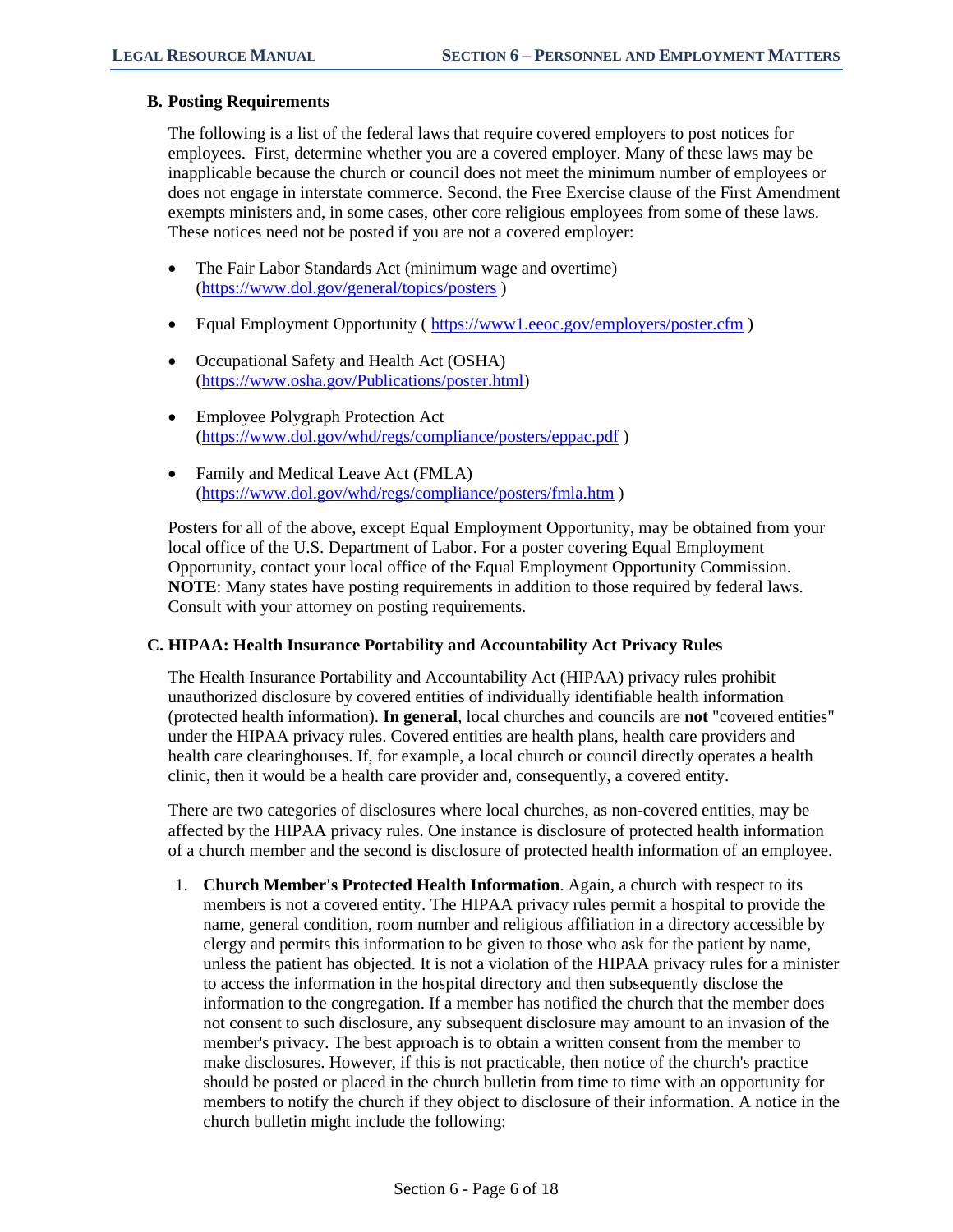When a congregation member is ill or injured, we inform fellow members and pray for you by name—seeking the comfort and healing of the Risen Christ. If you do not want members informed of your name and illness stated in these congregation prayers, please notify the pastor in a brief written note.

A related issue is how much to disclose. This is a good discussion to have with your session. For example, you may decide it is enough to say, our member John Smith is hospitalized, and he has asked for your prayers **as opposed to** our member John Smith is hospitalized with X disease or condition which is serious and may be fatal, etc., etc. Tact and sensitivity may be called for rather than oversharing details and embarrassing someone.

2. **Church Employee's Protected Health Information**. The church, as an employer, may need to request disclosure of an employee's protected health information from a health care provider, for example, in connection with an employee's return to work after a medical leave. The church employer requesting the protected health information will be required to submit to the health care provider an authorization signed by the employee that in the provider's opinion complies with HIPAA. If the church employer does receive an employee's health information, this information should be used solely for the narrow purposes it was gathered. Otherwise, it should be held in a secured confidential file separate from the employee's personnel file.

For further information see "Are Prayer Lists Illegal?" Church Law & Tax Report, Vol. XVIII, No. 2, March/April, 2003. Church Law & Tax Report is a publication of Christian Ministries Resources. You can subscribe by calling (800)222-1840.

## **III. Hiring Issues**

#### **A. Interviewing**

1. Lay Persons

In formulating questions for interviewing lay persons, the two most important guidelines are to ensure that each question be related to the job for which the applicant is applying and that the questions be asked of all applicants for the position. Questions should not be posed to applicants in order to determine their race, marital status, age, sex (including pregnancy), national origin, citizenship, genetic information or disability. Because a religious organization may discriminate based on religion, the church or presbytery may require the employee be Presbyterian or may indicate applicants who are Presbyterian will be given preference but should be prepared to explain why.

#### **a. Examples of Prohibited Questions**

- What year did you graduate from high school? (Can learn of age)
- Could you enclose a photograph with your resume? (Can learn of race, national origin, sex, or age)
- Are you married? (Illegal inquiry about marital status)
- Have you ever been arrested? (Some racial-ethnic groups are arrested at a higher rate than others and this question could lead to race discrimination.)
- What is your native language? (National origin discrimination)
- Are you handicapped? (Disability discrimination)
- What medications do you currently take? (Disability discrimination)
- How old are you? (Age discrimination)
- Do you plan to have children? (Sex discrimination)

Section 6 - Page 7 of 18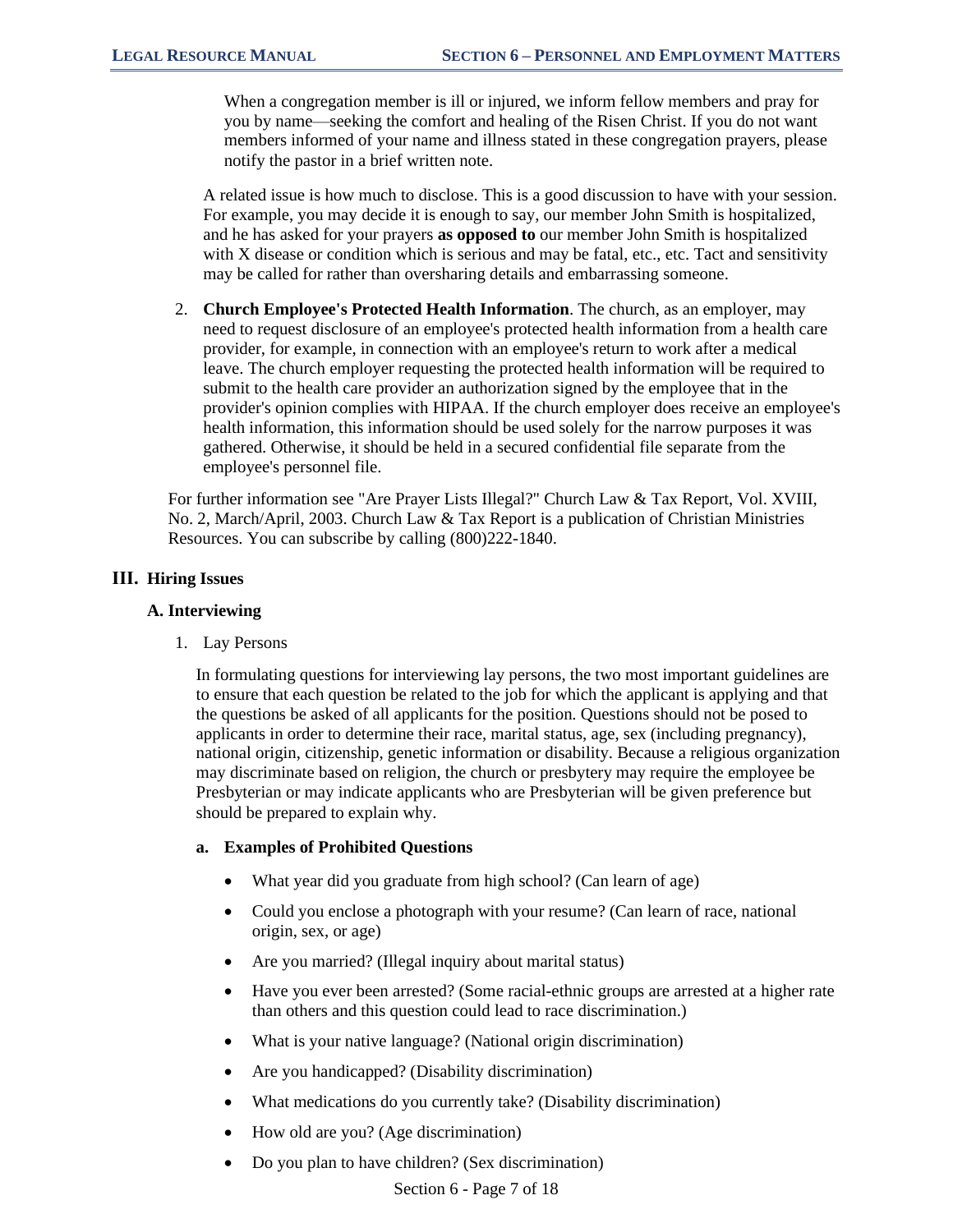- Are you pregnant? (Pregnancy discrimination)
- Do you have a drug or alcohol problem? (Disability discrimination)

#### **b. Examples of Permitted Inquiries (Job Related)**

- Have you ever been fired or otherwise had your employment involuntarily terminated?
- There is a gap in the time frames shown on your resume. Tell me about that.
- If hired, can you prove you are at least 18 years of age?
- Can you show proof of eligibility to work in the United States?
- Are you able to perform essential functions of this job with or without accommodation?
- Would you be willing to travel?

If you need to compile applicant tracking information for affirmative action purposes, for example, do not ask for this information on the employment application unless it is on a perforated portion at the bottom that will be separated from the application and not available to the decision maker.

2. Ministers

**In the civil law arena, the protections of the First Amendment to the Constitution of the United States give the nominating committee and the committee on ministry much greater flexibility in posing questions to a minister.** The *Book of Order* indicates that a nominating committee take care to consider candidates without regard to race, ethnicity, sex, marital status, age, or disabilities (F-1.0403). Any interview questions must comply with the Presbyterian Church (U.S.A.)'s Constitution. If a search committee has questions related to this topic, the committee should contact its committee on ministry, the presbytery office, or OGA Constitutional Services.

Of course, the *Book of Order* sets out many provisions applying to the employment and call of a minister. See, for example G-2.08.

#### **B. Background Checks**

Employers can find themselves sued over hiring and firing practices. Failing to properly investigate a prospective employee's background could result in legal liability for negligent hiring or negligent retention if that employee later injures someone. Conducting background checks before hiring and before allowing employees to start work is always a good idea, as is having applicants sign a release to obtain such background checks. A background check is especially important for employees who will be working with children (ex. child abuse convictions should bar the candidate), counseling members, handling funds (ex. embezzlement can be a bar for the candidate), or operating church vehicles (ex. DUIs may be disqualifying as would be a high number of traffic infractions). Investigation of the applicant's background should involve contacting personal and employment references as well as conducting a criminal records investigation. Some background checks may amount to consumer investigative reports under the federal Fair Credit Reporting Act. A few guidelines to follow in conducting these types of background checks are: (a) Keep the investigation work-related; (b) obtain written authorization from the potential employee; (c) disclose negative information to the potential employee before adverse action is taken; (d) give the potential employee an opportunity to dispute the accuracy of the information; (e) do not ask references legally impermissible question (see examples above in section  $C(1)(a)$ ; and, (f) consult with a local attorney to create a consistent process for conducting background checks. Employers should create a simple release form for reference checks. Sample language: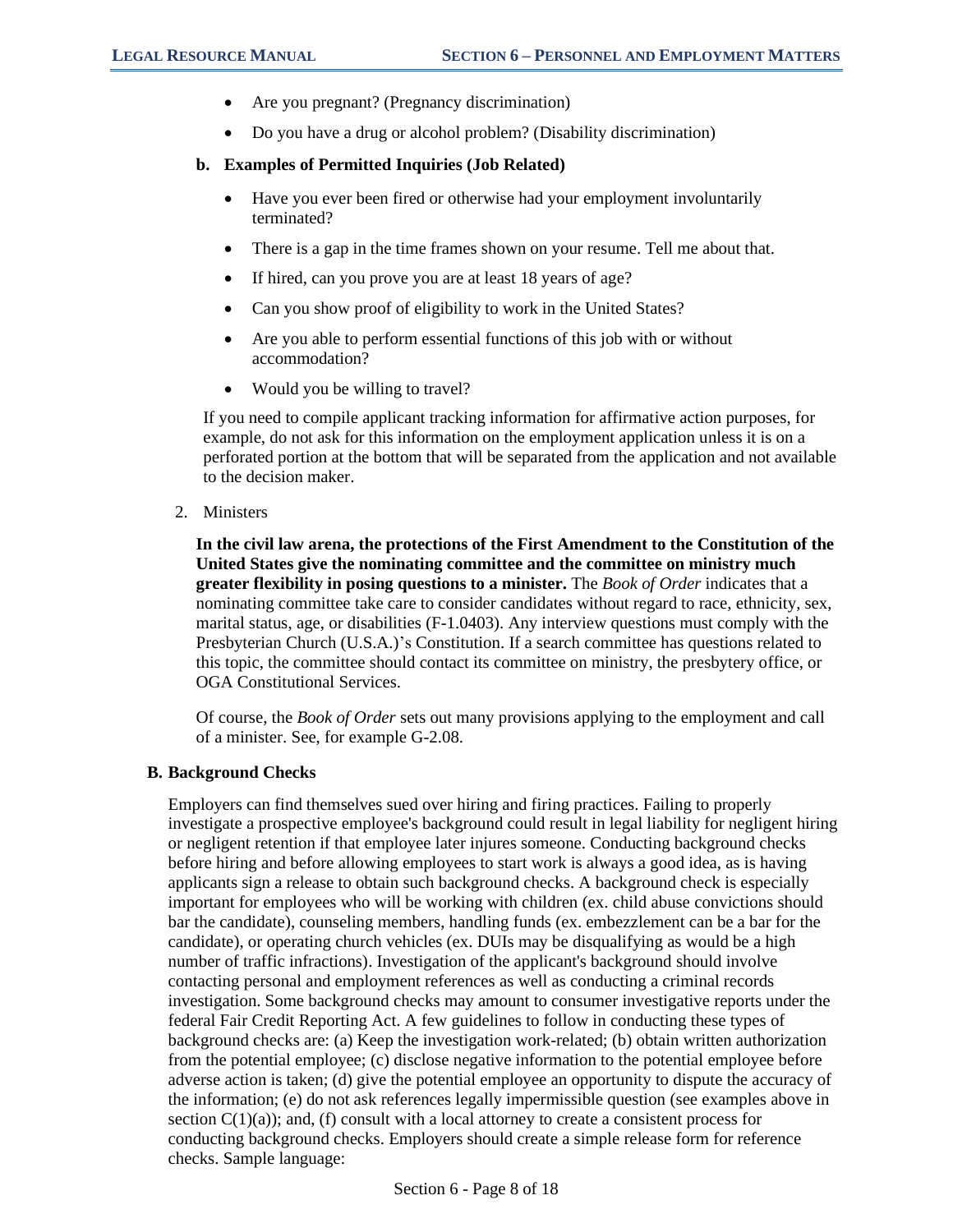"I hereby authorize any investigator of [Name of Church Employer] bearing this release to verify and obtain any information from schools, residential management agents, former and current employers, religious bodies, criminal justice agencies and individuals relating to my activities. This information may include, but it is not limited to, academic, residential, achievement, performance, attendance, personal history, disciplinary, criminal conviction records, and any judicial or ecclesiastical proceedings involving me as a defendant. I hereby direct and authorize you to release such information upon request to the bearer. I hereby release [Name of Church Employer], and any individual or group, including record custodians, from any and all liability for damages of whatever kind or nature which may at any time result to me on account of compliance or any attempts to comply, with this authorization. A copy of this signed form is to be considered as valid as the actual signed form."

If the information obtained in a reference check is inappropriately used or disclosed, the employer could later be found to be liable to the employee or prospective employee for defamation or violation of privacy. Local churches and presbyteries should develop reference checking procedures in conjunction with their local employment attorney. All information obtained from background checks should be locked in a secure location.

See the discussion of the National Child Care Protection Act of 1993 set out earlier in this Section.

## **C. Background Checks for Ministers**

Pursuant to *Book of Order* G-2.0504 a: **the installed pastoral relationships are pastor, copastor, and associate pastor. A minister of the Word and Sacrament may be installed in a pastoral relationship for an indefinite period or for a designated term determined by the presbytery in consultation with the congregation and specified in the call.**

Under the *Book of Order*, the congregation elects a nominating committee that works with the committee on ministry of the presbytery (G-2.0802). Once the nominating committee identifies a candidate, that candidate is presented to the presbytery to receive and consider the presbytery's counsel on the merits, suitability, and availability of those considered for the call through the committee on ministry (G-2.0803). The nominating committee should take care to consider a candidate without regard to race, ethnic origin, sex, marital status, age, or disabilities (F-1.0403).

The nominating committee of the church and/or the committee on ministry of the presbytery should exercise reasonable care in checking the minister's background. **Reference checkers should consult with the committee on ministry and/or the presbytery executive.** If the reference and background checks reveal previous incidents of misconduct, including sexual misconduct, Richard Hammar's *Pastor, Church and Law* recommends the following factors be considered before hiring the minister:

"(a) the nature and severity of the previous misconduct; (b) the frequency of the previous misconduct; (c) how long ago the misconduct occurred; (d) whether the minister received counseling; (e) the competency and effectiveness of any counseling received; (f) the likelihood that the minister will repeat the same type of misconduct now; (g) the possibility of legal liability if a jury concludes, on the basis of all evidence, that the church or denomination was negligent in hiring the minister."

In situations where a candidate has a history of sexual misconduct, employer councils would be wise to be very cautious about hiring such a candidate. Knowingly hiring someone with a background of sexual misconduct could create significant liability if that candidate engages in sexual misconduct after hire. Always consult with local counsel before making such a decision for two reasons. First and most importantly, you may be putting employees, members, children, and guests at risk by hiring someone with a history of sexual misconduct. Second, if a minister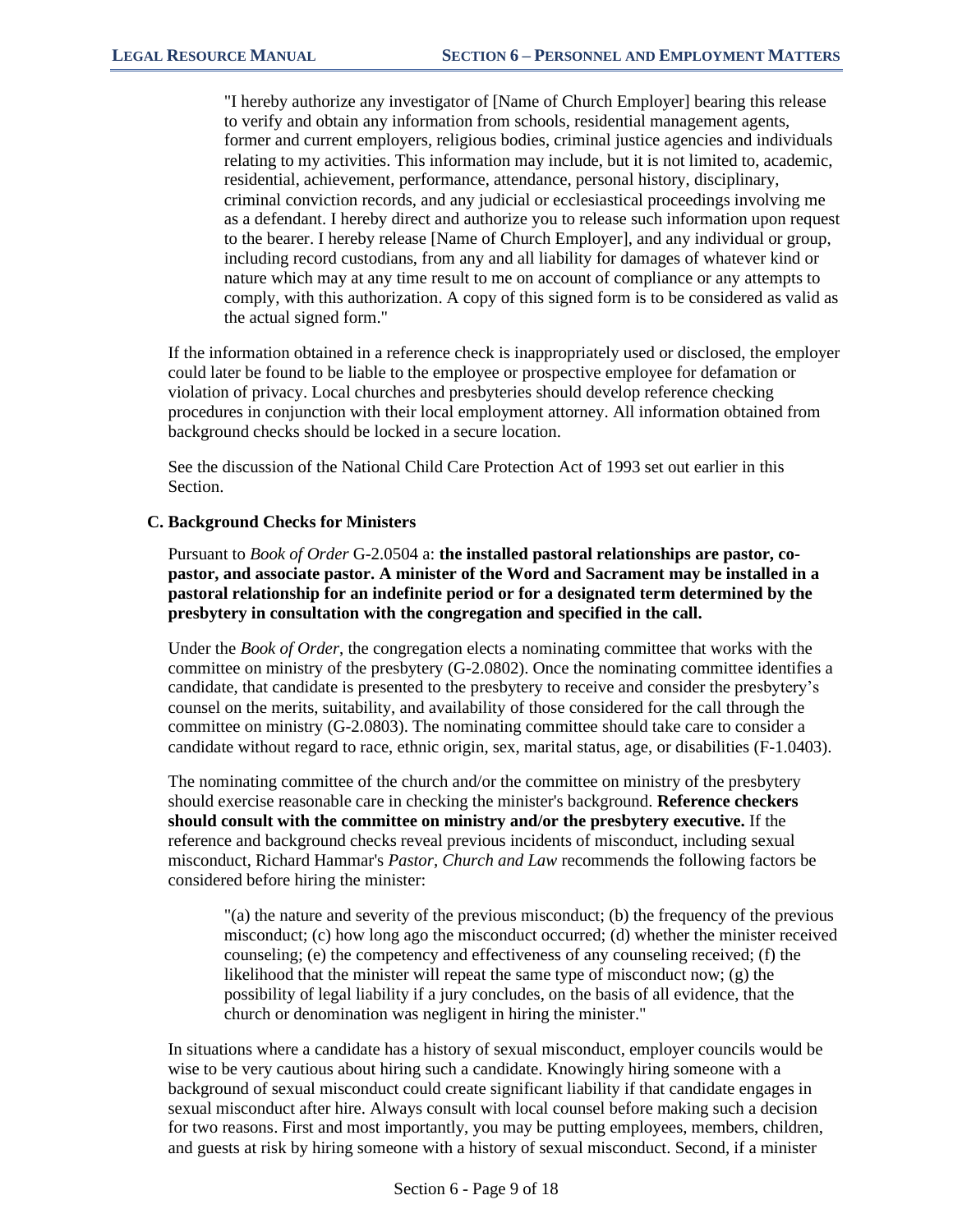with a history of sexual misconduct engages in misconduct after hire, your insurer may be unwilling to defend you in litigation and may refuse to pay any judgment as a result of litigation. The same logic applies to hiring non-ministerial staff with a background that includes a past history of sexual misconduct.

#### **IV. Job Descriptions and Performance Management**

Job descriptions define the essential and nonessential functions of a position. Job descriptions can be shown to interviewees who may be asked if they can perform the essential functions of the position. If the applicant says no, this provides a basis not to extend an offer of employment. If the applicant says yes, but later plainly demonstrates he cannot perform the essential functions, this may provide a basis to sever employment. Job descriptions are useful in providing job information to the employee and supervisor, information for performance appraisals, information in situations calling for review under the Americans with Disabilities Act (can the employee perform the essential duties, with or without reasonable accommodations), and information for the employee discipline process.

Having detailed and accurate job descriptions are also essential for religious employers to use if they are sued by those who provide ministerial services, including ministers of Word and Sacrament, lay pastors, and music directors. The job description should accurately describe their leadership of worship, planning of worship, providing pastoral aid and counseling to parishioners, leading marriage ceremonies and presiding at funerals, and other ministerial functions. In that way, if a ministerial employee makes claims against their religious employer, the employer can assert: (1) the ecclesiastical abstention doctrine or church autonomy doctrine by which the employer argues a court should not intervene in disputes with church employers and employees because it may require the court to interpret church doctrine and decide religious questions; or (2) the ministerial exception which provides that religious organizations have an the right to select their own ministers free from government, and court, interference

A performance appraisal should be conducted at least annually. Supervisors should manage employee performance throughout the year, documenting conversations with the employee regarding good work and unacceptable performance. Any documentation should contain only facts, not generalizations or assumptions. For example, if a church staff person is tardy in arriving to work 3 out of 5 days each week, week after week, and the church has warned the staff person several times that repeated tardiness will not be tolerated, the tardiness — and the warnings to the staff person — should be documented in the personnel file. If the situation becomes intolerable and the church decides to terminate the person's employment, then the documentation in the file will serve as an important record of **what** transpired, **when** it transpired, and **how** it was handled. If the discharged staff person tries to challenge the decision, the detailed records will provide an important defense for the church in support of its decision. Having the employee sign disciplinary write-ups and evaluations will make it difficult for the employee to claim surprise in further discipline or termination. When performance management is an ongoing process, comments in the annual performance review will not surprise the employee. Performance appraisals should be truthful appraisals. It is unhelpful to both the employee and the church employer to gloss over or fail to document performance problems. Truthful appraisals are important as a tool to inform employees of deficiencies in an effort to improve their work performance and in the defense of adverse personnel actions.

Employees should be given an opportunity to review and comment on their performance evaluations. The evaluation should be signed by the reviewing manager and the employee to indicate that the review occurred, not that the employee necessarily agrees with the review. If the employee refuses to sign indicating that the review has occurred, the manager may note that fact on the appraisal form.

## **V. Compensation**

As a federal tax-exempt organization, all Presbyterian Church governing bodies are prohibited from paying unreasonable compensation to their staff. Unreasonable compensation is compensation above what would ordinarily be paid for like services by like organizations under like circumstances.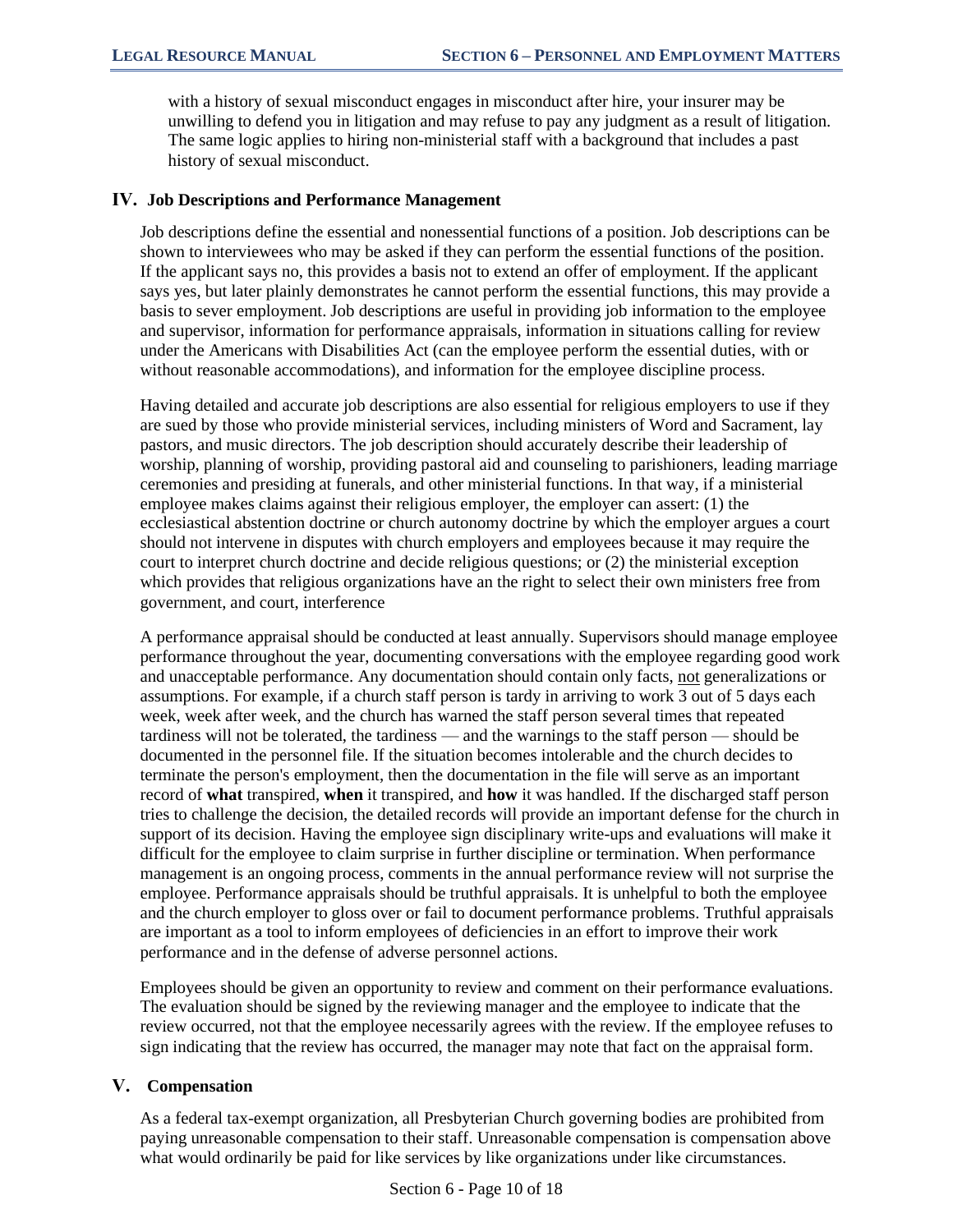Regular employees must be paid at least the Federal minimum wage of \$7.25 per hour. State or localities often have minimum wage laws that require a higher rate of hourly pay. If those regular employees work over 40 hours per workweek they must be paid overtime at time and one-half his/her regular rate of pay.

There has been some confusion with churches and councils about whether they can make persons who would normally be classified as employees in the category of independent contractors, paid under a contract. If a person is performing regular work for your church or council, as opposed to discrete projects, it is most likely that they will be considered employees. For example, a presbytery executive or stated clerk is an employee; they perform regular work duties for their council. A computer consultant or website webmaster may well be an independent contractor, especially if they have multiple clients, including your church or council. You can find more information in these resources:

Department of Labor Fact Sheet 13: Employment Relationship Under the Fair Labor Standards Act (FLSA): <https://www.dol.gov/agencies/whd/fact-sheets/13-flsa-employment-relationship>

Misclassification:<https://www.dol.gov/agencies/whd/flsa/misclassification>

# **VI. Termination**

Most states recognize the doctrine of employment at-will, meaning the employment relationship between the employer and the employee may be terminated by either the employer or employee at any time with or without cause. If employment is at-will and if the church or council has an employee handbook, this at-will relationship should be stated in the handbook, along with disclaimers that the handbook is not a contract of employment nor a guarantee of future employment, and so forth. If a contract of employment with the employee exists, that eliminates the "at-will" relationship and the employee's rights upon termination will be governed by the employment contract. Some states recognize oral and implied employment contracts. In those states, the employment contract may not have to be in writing to be enforceable. A termination in violation of a state or federal law will be subject to legal challenge. For example, a typical employee cannot be discharged on the basis of age, sex, race, or for any other unlawful reason.

While an employee can be terminated at-will, if there is a legitimate reason for termination and if it is well-documented (ex. theft, violence, poor performance), the employer may be wise to tell the employee the reason for termination. It is equally wise to make sure there is plenty of documentation to back up the reason for termination.

In addition, an employer that discharges an employee in retaliation for exercising the employee's rights or obligations under state or federal law may be found liable for wrongful discharge. For example, if an employee files an EEOC complaint for race discrimination, the employee cannot lawfully be terminated for filing the complaint.

**Termination of a minister's employment must be consistent with the written call and any applicable provisions of the** *Book of Order***.** As noted above, because of constitutional protections, most civil courts will not hear a lawsuit filed by a minister against the church or presbytery. Such relationships are not ordinary civil employment. They are ecclesiastical relationships defined by Presbyterian Church (U.S.A.) polity and governing bodies. Churches should communicate with their presbytery leaders when they have issues or concerns with ministers whom they employ.

## **VII.Personnel Policies**

## **A. Pros and Cons**

There are several important advantages to personnel policies on certain key issues: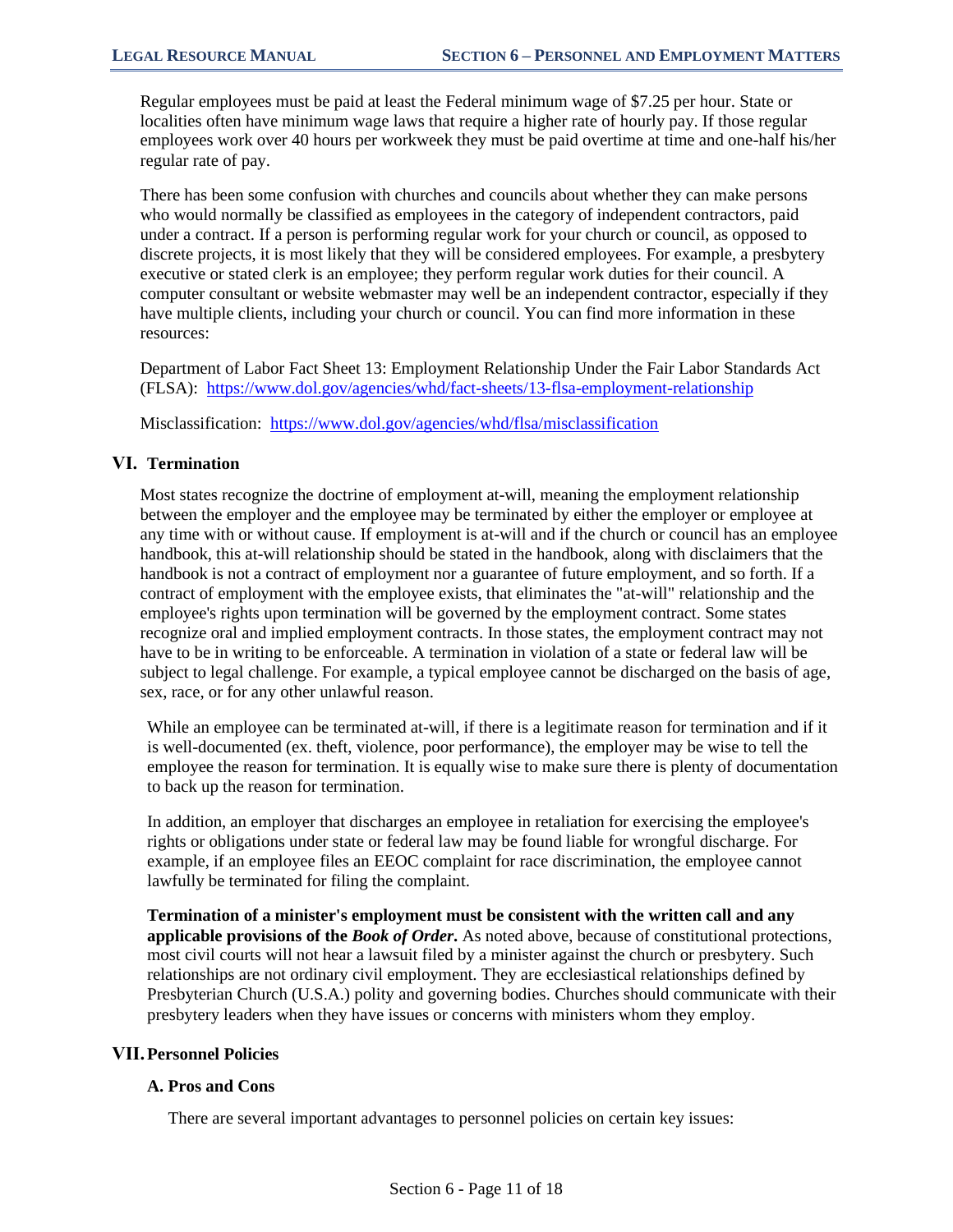- 1. **Uniform statement of information**: Creating policies and handbooks or manuals is a uniform method to inform employees about the terms and conditions of their employment. It informs employees of compensation policy and benefits policies. It provides information on what is expected of employees and their duties with regard to certain aspects of their employment. Having such written, formal policies helps avoid confusion and misinformation about how matters will be handled at work, such as the employer's intolerance for harassment and discrimination and how such matters should be reported and what holidays are recognized by the employer.
- 2. **Consistency**: Policies can help ensure that certain situations are handled in a consistent manner (Examples: holidays; work schedule; reimbursement of business expenses) — and that all staff are treated equally.
- 3. **Strong statement of acceptable and unacceptable conduct**: Policies inform staff and others about conduct that is acceptable and unacceptable in a work setting and the consequences of engaging in unacceptable conduct. The existence of a policy makes it more difficult for a staff person to say s/he did not understand this type of behavior would not be condoned (Examples: policy on the use of alcohol during work hours or while traveling on church business; policy on sexual abuse and harassment). U.S. Supreme Court cases (See G. Anti-Harassment Policy for a discussion of these cases.) make the existence and communication of a sexual harassment policy and complaint procedure very important. Without such a policy and complaint procedure, the employer may be open to vicarious liability for sexual harassment unknown to the employer. .
- 4. **Protection from liability exposure**: Policies can help protect a church from liability exposure. For example, if an employer has a policy prohibiting employees from using the employer's computer system to illegally engage in file-sharing, that may provide a defense if someone in the music industry sues and claims that the employer aided and abetted an employee's illegal conduct by not having a policy that notifies employees that they are prohibited from using the employer's computer system to engage in illegal file-sharing.

There is one major disadvantage to personnel policies:

If an organization adopts a policy and then does not follow it — or follows it only with respect to certain staff — there is an increased risk of liability exposure to the organization for claims of discrimination. Some states will apply personnel policies as legally binding; some states will not. Having clear disclaimers in a handbook is important ("this handbook is not a contract of employment or an agreement for continued employment or for specific compensation or benefits"). Of equal importance is training of supervisors and executives who must be trained on the employer's handbook and policies and informed how they should be implemented. Encouraging supervisors and executives to consult with the human resources official of the organization also helps to foster consistent application of policies across the organization. Consult with an employment attorney in your state as you consider personnel policies. Also, check with other churches and governing bodies in your area to determine if they have personnel policies. These policies may be a helpful model.

## **B. Common Personnel Policies**

Each church and governing body needs to decide for itself whether to adopt personnel policies, who should be covered by each policy (lay/clergy; full/part-time staff); and which types of policies should be included in a set of policies.

Personnel policies and handbooks should be updated annually, if possible. Laws are amended, new laws are passed, technology develops, and you discover new issues in employee relations each year that are not addressed in your policies or handbook. It is recommended that employers maintain a file in which they keep notes about new laws that should be included in their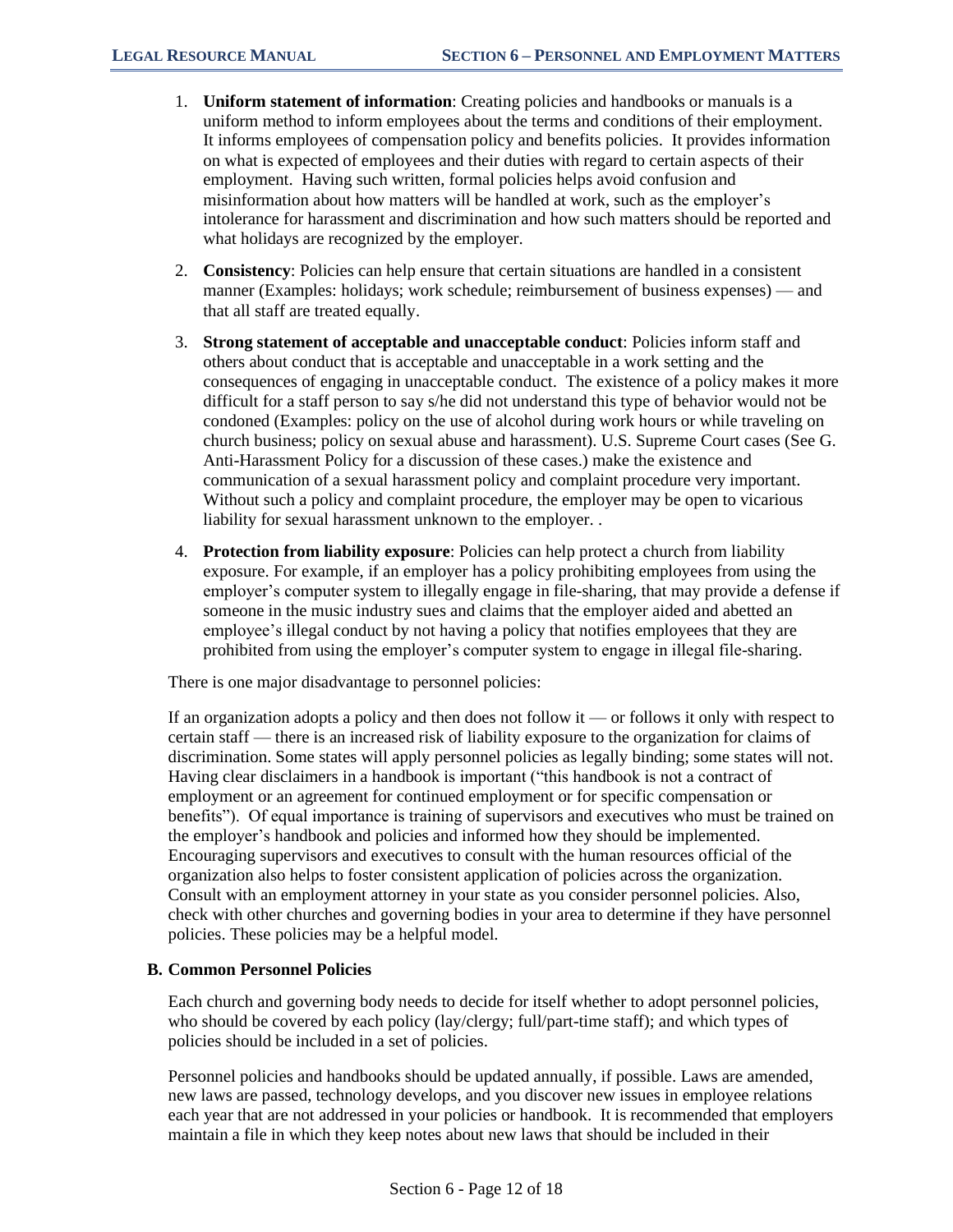handbook, situations not covered by handbook policies, and ideas for human resources and personnel committees to discuss which might be included in a handbook.

Subjects that are commonly included in personnel policies are the following:

- **Hiring policies** (recruitment; job posting; immigration; references; hiring of relatives; promotions; statement of "at-will" employment; etc.)
- **Salary administration** (pay periods; overtime; time card procedures; wage assignments; performance reviews; etc.)
- **Operations** (work schedule; etc.)
- **Benefits** (health insurance; disability; life insurance; pension; bereavement leave; worker's compensation; social security; unemployment compensation, if applicable; vacation; holidays; maternity and paternity leave; sick leave; jury duty; personal days; policy on HIV/AIDS; attendance records; leave of absence; family and medical leave; continuing education; etc.)
- Policy on reimbursement of work-related expenses
- **Annual performance review and corrective action** (evaluations; work rules; disciplinary action)
- Retirement issues
- Termination and resignation issues
- **Conduct issues and compliance with employment laws** (race and gender issues; sexual abuse and harassment; violence; code of ethics; conflicts of interest; confidentiality; etc.)
- Complaint process
- **Neutral reference policy for lay employees** giving only title and length of service (written release from employee allows for full disclosure)
- **Personal use of employer's equipment and software** (computers, cell phones, social networking, Internet, and email)

## **C. Anti-Harassment Policy**

Sexual harassment is a form of sex discrimination under Title VII of the Civil Rights Act and is illegal under federal and state law. The EEOC defines sexual harassment as unwelcome sexual advances, requests for sexual favors, and other verbal or physical conduct of a sexual nature if rejecting the conduct results in an adverse employment action, or submitting to the conduct is explicitly or implicitly made a condition of the target's employment, or the conduct unreasonably interferes with the target's work performance or creates an intimidating or hostile work environment. While sexual harassment is traditionally thought to occur between male supervisors and female subordinates, it may occur between a female supervisor and a male subordinate, between supervisor and subordinate of the same gender, between co-workers of different genders or between co-workers of the same gender.

There are two types of sexual harassment: *quid pro quo* and hostile environment. In a *quid pro quo* (if you do this for me I will do that for you) case, if the employee suffers a tangible job action (termination, demotion, loss of pay), the employer will be strictly liable to the harassed employee as will the individual harasser, regardless of whether the employer had notice of the harassment.

In a hostile environment case where there is no tangible job action, but the employee proves she was subjected to unwelcome, severe, and pervasive conduct of sexual nature, the employer will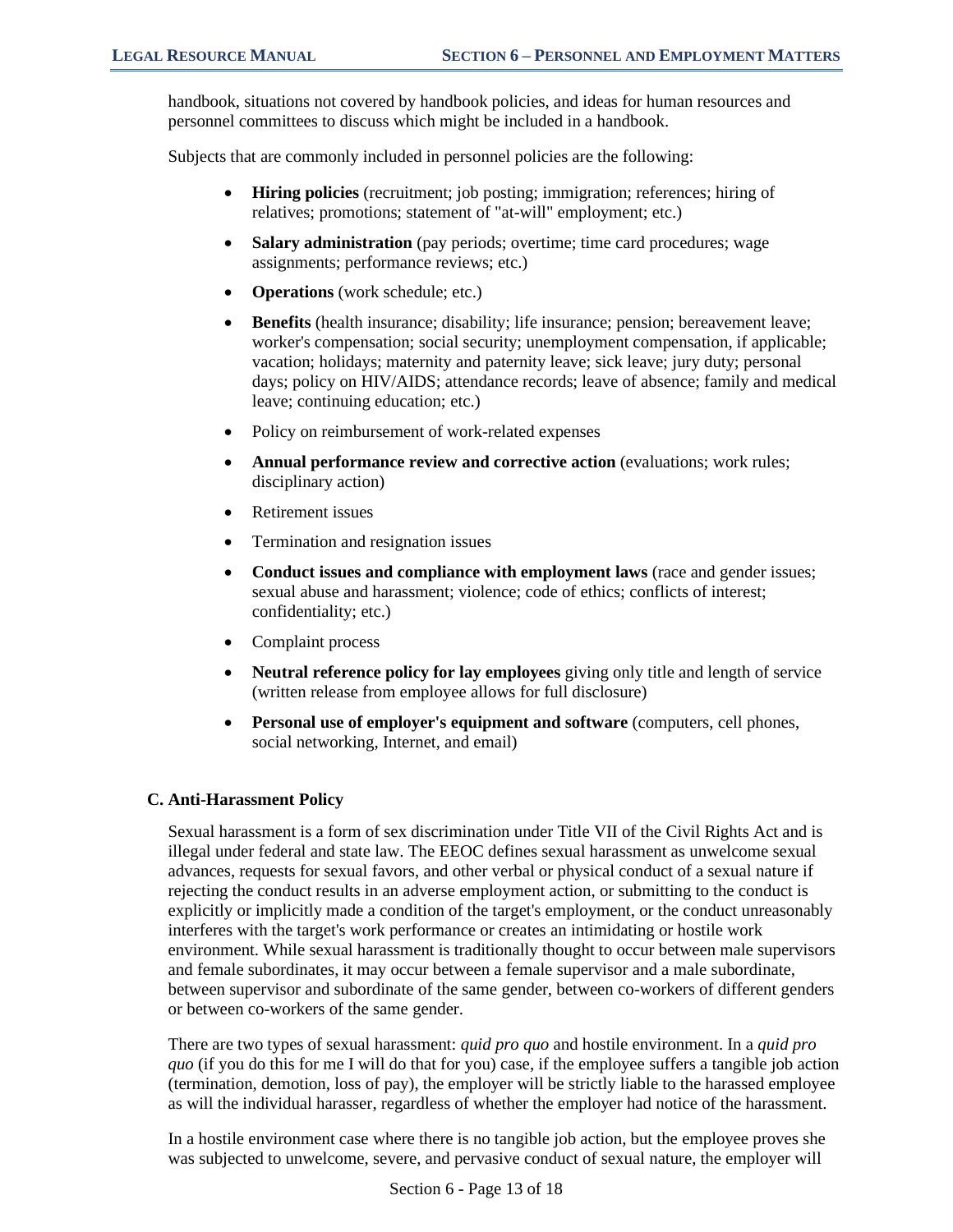be vicariously liable unless the employer can prove an affirmative defense establishing the exercise of reasonable care to prevent or promptly correct a sexual harassment and that the plaintiff failed to use these preventive or corrective measures.

Two U.S. Supreme Court decisions, *Burlington Industries, Inc. v. Ellerth* and *Faragher v. City of Boca Raton***,** make it clear that to have a chance to defend themselves on claims of sexual misconduct by victims, employees must:

- have a strong anti-harassment policy;
- make all employees aware of the policy, preferably by including it in an employee handbook and by discussing it in annual training; and
- make all employees aware of how to file a complaint with the employer and the employer's complaint process, again, preferably in a detailed policy in a handbook; the reporting policy should have multiple avenues (ex. Head of Staff, personnel committee) so a victim is not forced to report harassment to the person who harassed her/him;
- not ignore reports of sexual harassment from victims, supervisors or anyone in their organization; such reports should be promptly investigated in a reasonable and dispassionate manner and victims should be protected in the process.

Churches should check their state laws on harassment. Some states, such as New York, have detailed legal requirements for employees that require policies and annual training.

In 1999, the EEOC issued enforcement guidance on employer vicarious liability for unlawful harassment by supervisors, extending liability to harassment based on an individual's race, color, sex (whether or not the harassment is of a sexual nature), religion, and national origin. For more information on this issue and on sexual harassment prevention, please see the Equal Employment Opportunity Commission's Enforcement Guidance:

[\(http://www.eeoc.gov/policy/docs/harassment.html\)](http://www.eeoc.gov/policy/docs/harassment.html).

In addition, some state and federal courts have broadened the scope of *Ellerth* and *Faragher* to include harassment based on an individual's race, age, national origin, veteran status, and disability. It would be advisable to implement similar policies and preventive measures for these forms of harassment.

# **VIII. Personnel Records**

Churches and councils should work with their attorneys to have a clear understanding about the importance of keeping good personnel records — what to keep in those records and what not to keep in those records. It is advisable to put any and all records related to employment in a personnel file with a separate, locked file for medical records.

#### **A. Access to Personnel Records and Confidentiality**

There are state and federal laws that provide access to or protect confidentiality of certain personnel records. Councils and churches should review these legal requirements with their attorney. Medical information is particularly sensitive. It should be gathered only when there is a legitimate business reason to do so and then retained in a locked cabinet. Medical information should only be disclosed in strict compliance with applicable state and federal laws. A written consent to release medical information, signed and dated by the employee specifying the information to be released, should be obtained by the employer before any release of medical information. To comply with the Americans with Disabilities Act, any medical information should be kept in a separate, locked file, **not** in the employee's personnel file and access should be strictly limited only to those with a clear need to know.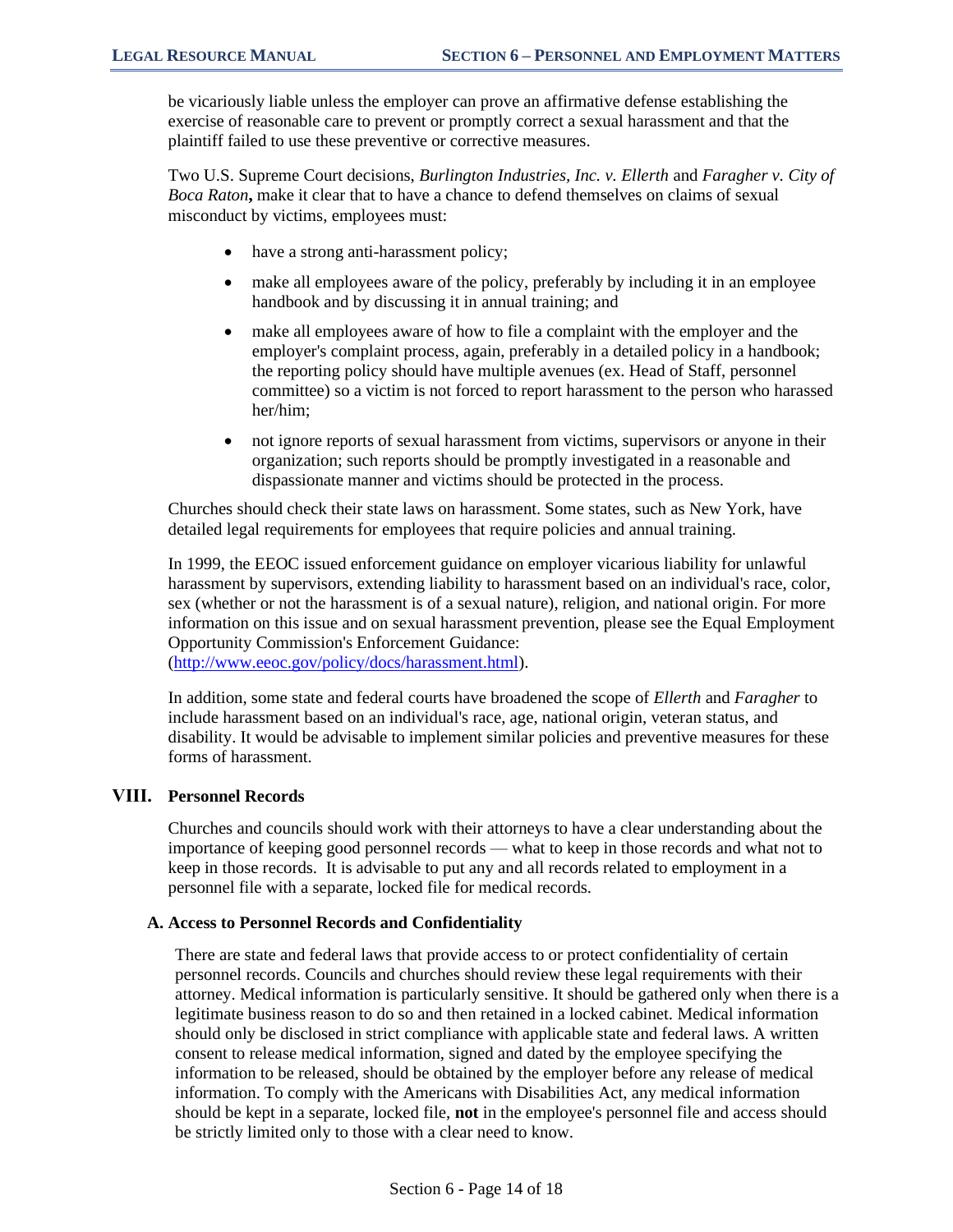The following is the policy used by the Presbyterian Church (U.S.A.), A Corporation (which includes the Presbyterian Mission Agency and the Office of the General Assembly); it is provided as a sample policy:

1. Personnel Records

The Employer maintains a personnel file on each employee, which is the property of the Employer. The personnel file includes such information as the employee's job application, resume, records of training, documentation of performance reviews and salary increases, and other employment records. Any medical or health information shall be maintained separately. Employees may review their personnel file by contacting HR. Employees may review their personnel file only in the presence of a member of HR, but employees cannot remove documents from personnel files. Former employees are not allowed access to their personnel file. Information in personnel files is confidential. Generally, only those with supervisory responsibility for the employee have access to the employee's personnel file. Supervisors with open positions may review the personnel files of employees who are candidates for those open positions.

#### **B. Record Retention**

The types of personnel records that must be retained by federal law include but are not limited to:

| <b>Record</b>                                                   | <b>Retention Period</b>                                                                     |
|-----------------------------------------------------------------|---------------------------------------------------------------------------------------------|
| Payroll records                                                 | 3 years                                                                                     |
| Personnel records used in hiring, termination,<br>and promotion | 1 year from action                                                                          |
| Records relevant to legal action or<br>discrimination complaint | until matter is concluded                                                                   |
| Time sheets                                                     | 2 years                                                                                     |
| <b>FMLA</b> records                                             | 3 years                                                                                     |
| Immigration records                                             | 3 years from date of hire or 1 year after<br>termination whichever is later                 |
| <b>OSHA</b> records                                             | 5 years log and summary of Injuries duration<br>of employment $+30$ years for medical exams |

The safest course is to retain any and **all** records on employees for the length of their employment + the number of years within which an employee can file an action for discrimination or other employment related actions, in the employer's state. Employers should check with their attorneys for that information.

An employer should consider maintaining three types of files on an employee in its Human Resources office: (1) personnel file; (2) confidential file (hiring and interview records, reference checks, EEO/affirmative action data, credit checks, and information regarding legal actions or complaints); and (3) medical information.

## **C. Subpoena of Personnel Records**

An employer can no longer simply produce documents in response to a subpoena, especially if the subpoena is issued by a court in another state. Upon receipt of a subpoena, the employer should consult with an employment attorney to determine how to respond to a subpoena. If there is no law on point, the employee should still be notified. If the employee objects, the employee may instruct the employee's own attorney to act to quash or modify the subpoena. At the same time, the employer should let the attorney who issued the subpoena know of the employee's objection. In any event, the employer should contact the issuing attorney to determine the issues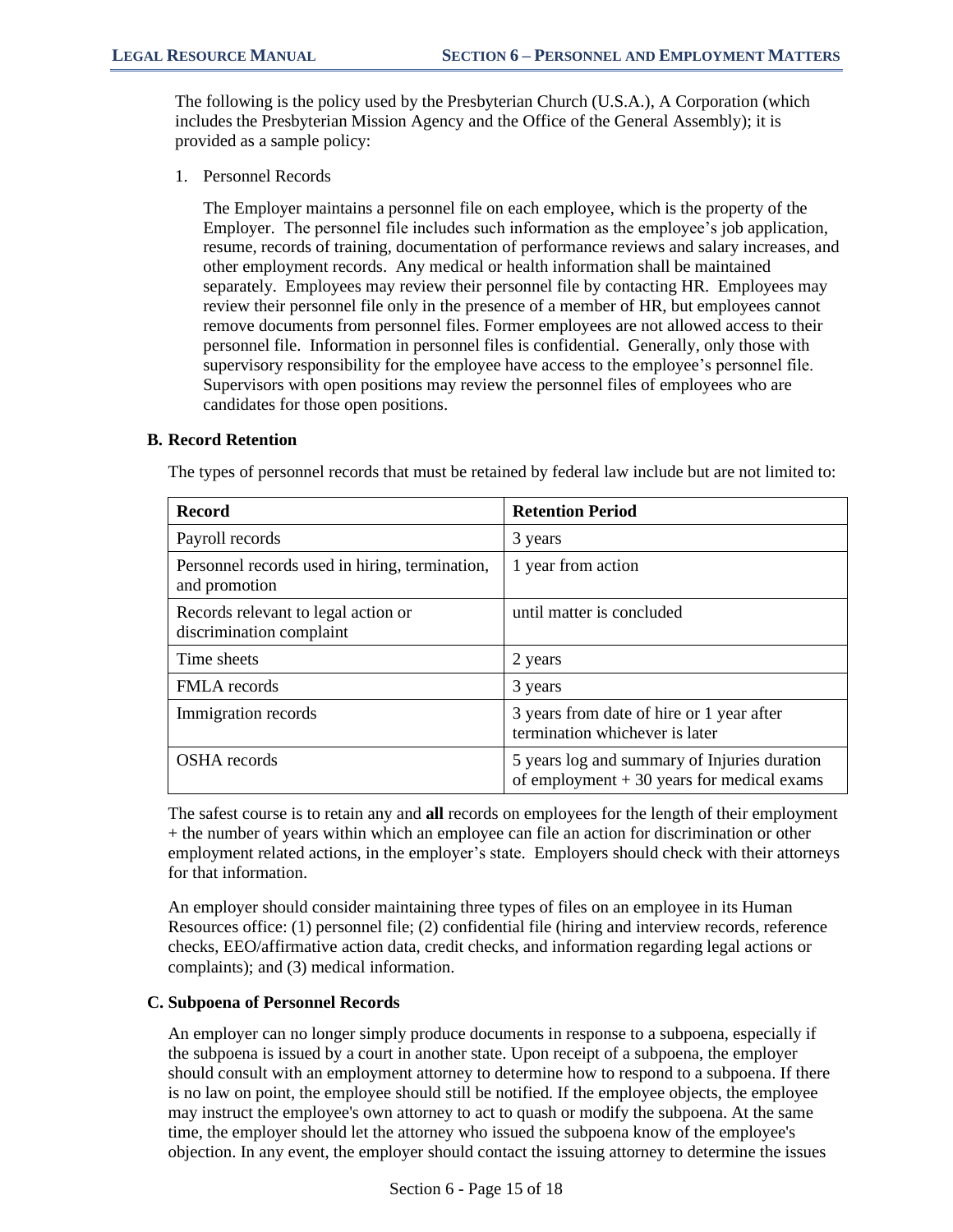in the matter that require the subpoenaed documents and obtain a release from the employee that mirrors the request contained in the subpoena.

# **IX. Employee Privacy**

The Fourth Amendment to the Constitution of the United States does not protect the privacy of employees of nongovernmental entities unless their respective state law indicates otherwise. Some states have laws addressing confidentiality of certain personnel records. Confidentiality of records is discussed under the **VIII. Personnel Records** subsection of this Manual.

Employees have privacy rights in what they bring to work inside their clothing, inside bags and purses, in their offices and desks, and other work-related areas. The reasonableness of the expectation of privacy varies and the ability of the employer to search also varies and may depend upon state law. Consult with your local attorney before engaging in a search of any employee or his/her work area.

## **A. Privacy Issues Concerning HIV/AIDS**

The Americans with Disabilities Act and state medical confidentiality laws protect the confidential nature of an employee's medical information, particularly whether he/she has AIDS or is HIV-positive. HIV is not transmitted by casual contact and, therefore, the employee's need for confidentiality typically outweighs any concern the employer may have about transmission.

# **X. Benefits Plan of the Presbyterian Church (U.S.A.)**

By administering the Benefits Plan and the Assistance Program, The Board of Pensions of the Presbyterian Church (U.S.A.) serves ministers of the Word and Sacrament and lay workers of the Presbyterian Church (U.S.A.) throughout the United States and abroad.

## **A. Community Nature**

The Benefits Plan has several unique features that collectively are referred to as "the community nature of the Plan." These features relate primarily to the Plan's funding, pension benefits, and family medical coverage. The Benefits Plan is a self-insured church plan that is funded by dues from Presbyterian churches and church-affiliated employing organizations, as well as the income and capital appreciation on the Plan assets. The dues contributed by the local church or an employing organization are based on a percentage of its employees' effective salaries and represent that employing organization's share of the cost of protecting the entire community.

## **B. The Benefits Plan**

The Benefits Plan serves as a cornerstone for the ministry of the Presbyterian Church (U.S.A.). The pension, death, disability, and medical benefits, as well as the optional benefits, provide a comprehensive package of protection and financial assistance for participating church workers and their families.

The Benefits Plan provides two programs: the Traditional Program and the Affiliated Benefits Program. The Book of Order requires all churches to provide participation in the benefits plan of the Board of Pensions, including both pension and medical coverage. Dues are based on a percentage of each employee's compensation.

## **C. The Assistance Program**

The Assistance Program of the Board of Pensions helps church workers whose personal financial needs exceed the bounds of the Benefits Plan, personal resources, and other means. It also provides grant opportunities and programs to build the practical skills needed to minister in today's world. The Assistance Program comprises a range of discretionary grant programs that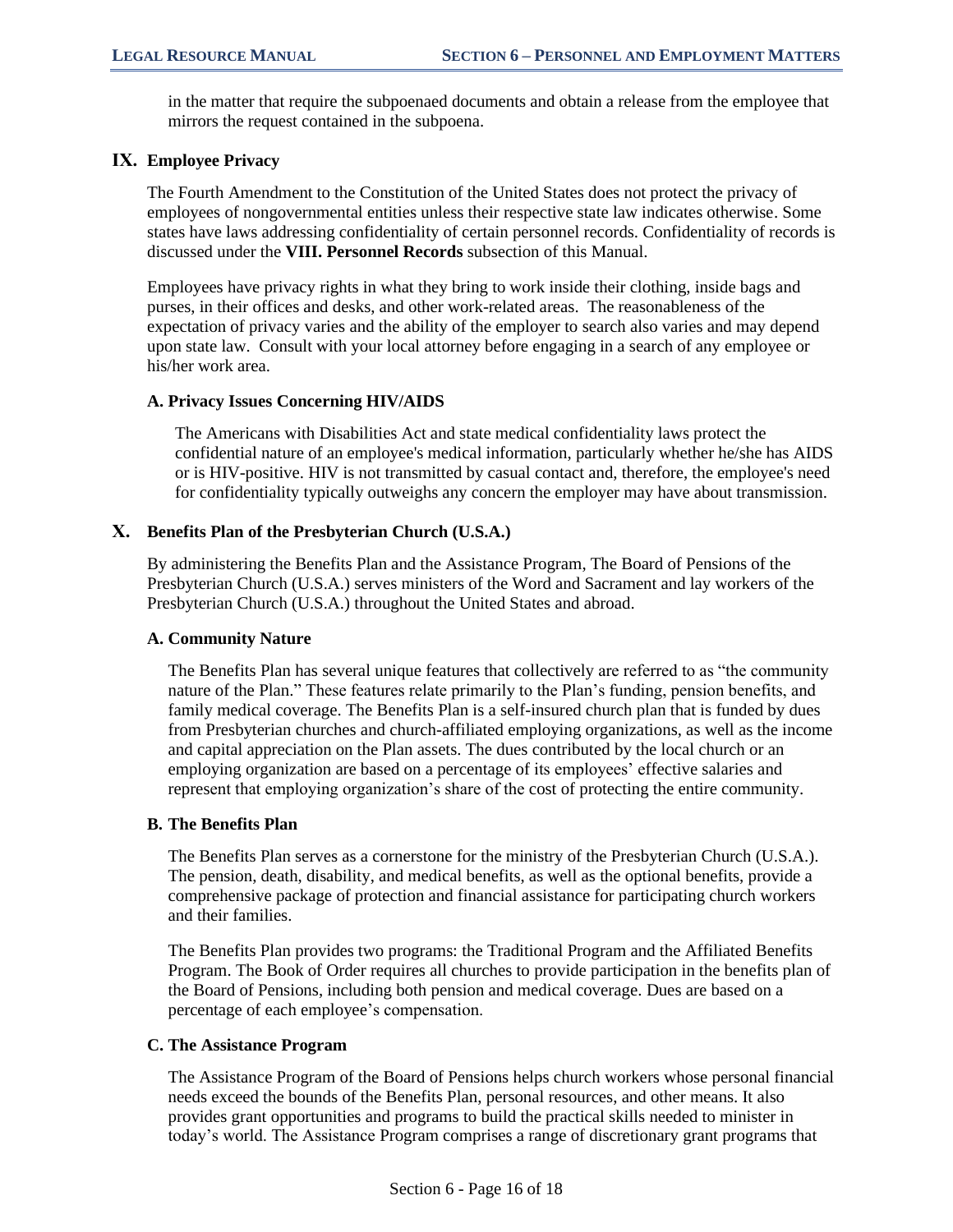complement the Benefits Plan. These grants are funded by gifts, legacies, endowment income, and half of the Christmas Joy Offering, not dues.

#### **D. For More Information**

For more information about the Benefits Plan and the Assistance Program, please reference the Benefits Plan document and other publications and forms available on Pensions.org.

The Board of Pensions of the Presbyterian Church (U.S.A.) 2000 Market Street Philadelphia, PA 19103-3298 Phone: 800-773-7752 (800-PRESPLAN)

#### **E. Board of Pensions Publications**

These excellent resources are available by calling the Board of Pensions at (800) 773-7752 (800) PRESPLAN or on the Board of Pensions Web site: <http://www.pensions.org/portal/server.pt>

- Benefits Plan Overview
- Benefits Plan of the Presbyterian Church (U.S.A.)
- Community Nature of the Benefits Plan
- Product Sheets
- Healthcare Summary Plan Description
- Retirement Pension, Death and Disability
- Medicare Supplement
- Retirement Savings Plan Summary Plan Description
- Benefits Administrative Handbook (For Churches & Employing Organizations)
- Benefits Administrative Handbook (For Presbyteries, Synods, & General Assembly Entities)
- Understanding Effective Salary
- Benefits Plan and Divorce
- A Shopper's Guide to Long-Term Care Insurance
- Tax Guide for Ministers & Churches
- Federal Reporting Requirements for Churches
- Information for Members Planning to Retire
- Benefits for Lay Employees
- Social Security Basics for Ministers and Churches
- Major Medical Continuation Program
- Stewardship of Life: Preparing an Advance Directive
- The Living Needs Benefit

## **F. Flexible Spending Accounts and Other Benefits**

Federal tax laws now provide for Section 125 Flexible Spending Accounts which enable an employee to set aside portions of their salary on a pre-tax basis to pay for medical, dental, and vision expenses not covered under group insurance plans, as well as certain child care expenses.